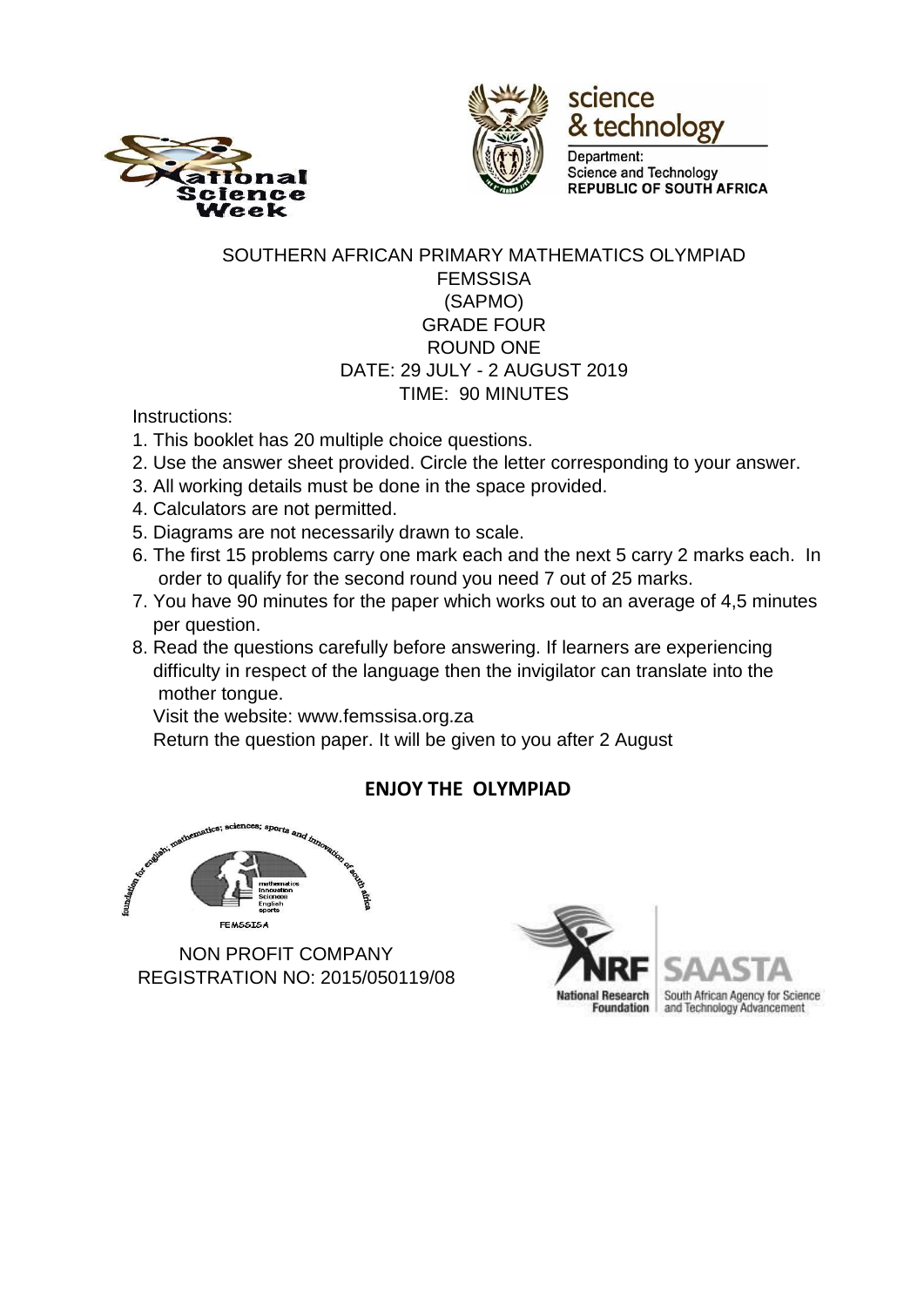#### **GRADE FOUR 2019**

- 1. Find  $64 - |$   $= 38$  (A) 24 (B) 25 (C) 26 (D) 27 (E) 28 2. Find the sum of the remainders of  $303 \div 5$  and  $91 \div 3$  (A) 4 (B) 3 3. If 878 ABC 392 (C) 2 (D) 1 (E) 0 Then write down the 3 digit number ABC (A) 386 (B) 486 (C) 586 (D) 576 (E) 566 4. How many days are there from 12January 2019 to 12 April 2019? (A) 94 (B) 93 (C) 92 (D) 91 (E) 90 5. The number two thousand and sixty nine can be written as (A) 2 609 (B) 2 069 (C) 20069 (D) 3 069 (E) 3 609 6. 48(4 dozen) pears cost R90. How much will 16 such pears cost at the same rate? (A) R60 (B) R50 (C) R40 (D) R30 (E) R20 7. What is the  $10^{th}$  number of this addition sequence  $9; 14; 19; 24; \ldots$ (A) 49 (B) 54 (C) 59 (D) 64 (E) 69
- 8. What time did the clock show 3 hours and 20 minutes ago?



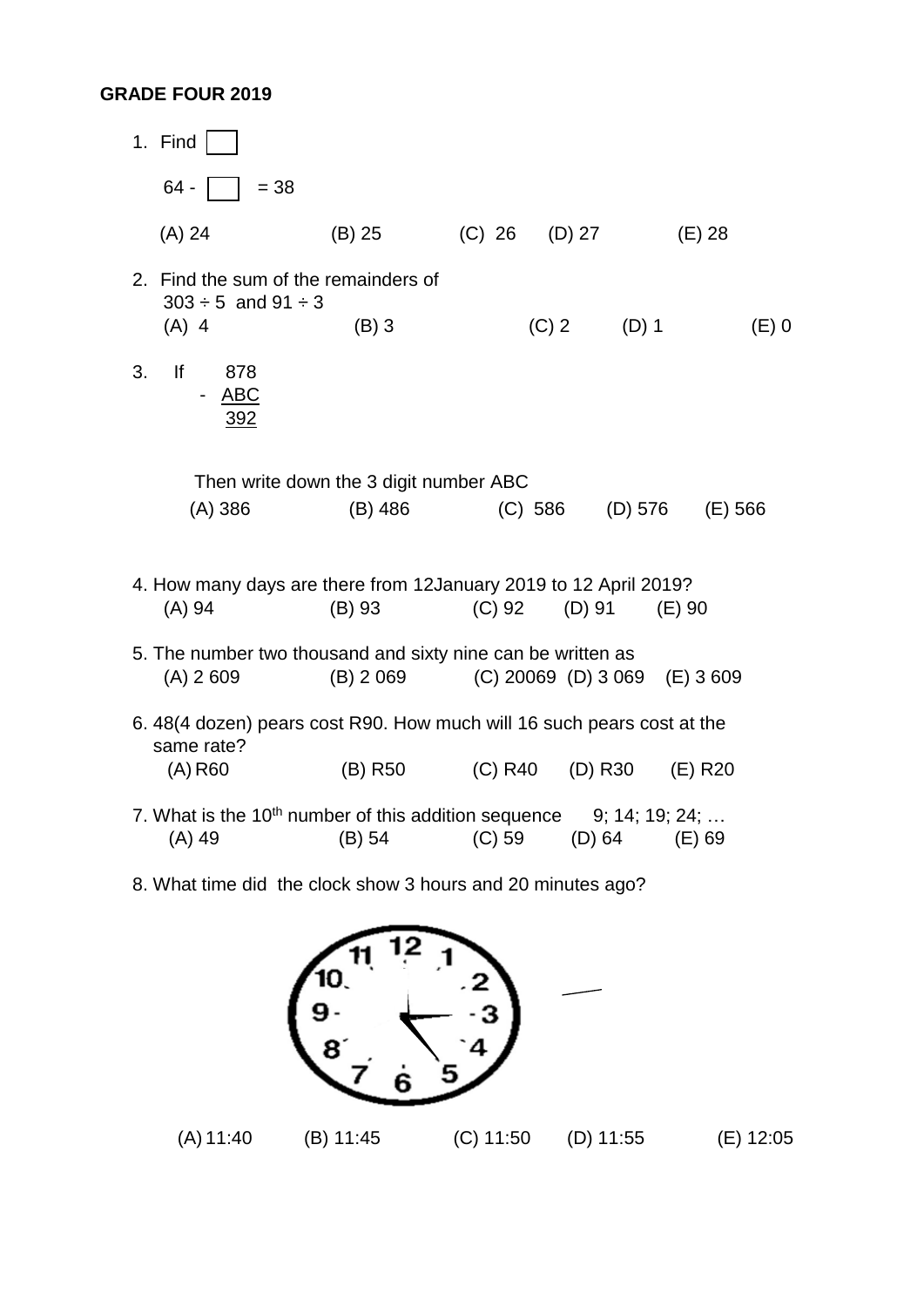9. How many blocks were used to build this structure?



| (A) 520 | (B) 528 | (C) 536 | (D) 544 | (E) 552 |
|---------|---------|---------|---------|---------|
|         |         |         |         |         |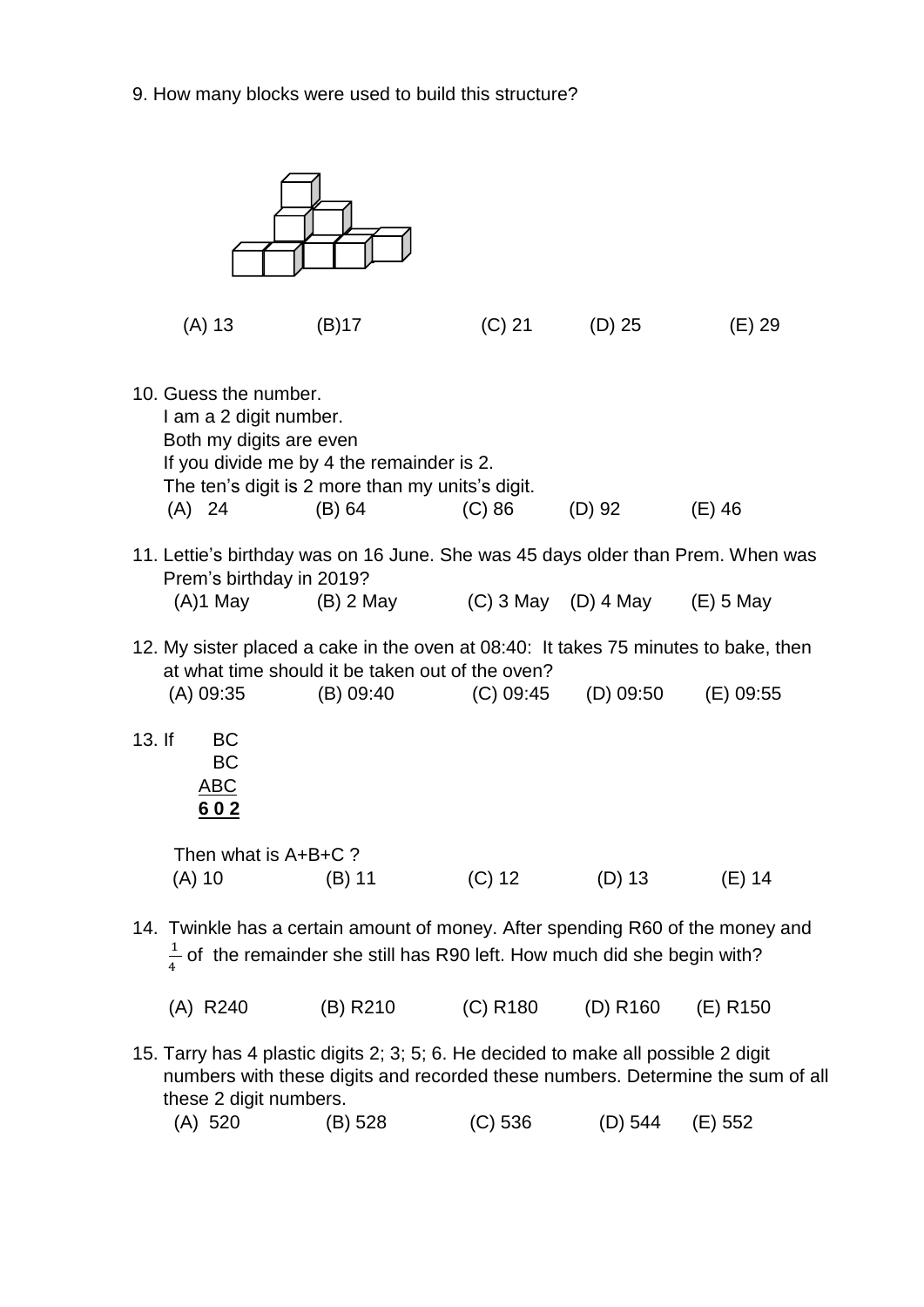- 16. Brenda removed all the multiples of 3 and 5 from the numbers 0 to 60? How many numbers remained?
- (A) 30 (B) 31 (C) 32 (D) 33 (E) 34
- 17. Pansy has four cards number cards . She made 2 digit numbers. How many such numbers did she make?



- 18. Amy; Betsy and Carey have R920 in total. Betsy has twice as much as Carey but R80 more than Amy. How much does Carey have? (A) R280 (B) R260 (C) R240 (D) R220 (E) R200
- 19. At school A the buzzer went off every 45 minutes. At school B the buzzer went off every 30 minutes. If both buzzers went off at 08:30 then at what earliest time will the buzzers go off together? (A) 12:00 (B) 11:30 (C) 11:00 (D) 10:30 (E) 10:00
- 20. There was three times as many R2 coins as there were R5 coins in a container.

 When added the total amount was R330. How many R5 coins were there? (A) 24 (B) 30 (C) 36 (D) 42 (E) 48

> MARKS:  $15 \times 1 = 15$  $5 X 2 = 10$ TOTAL: 25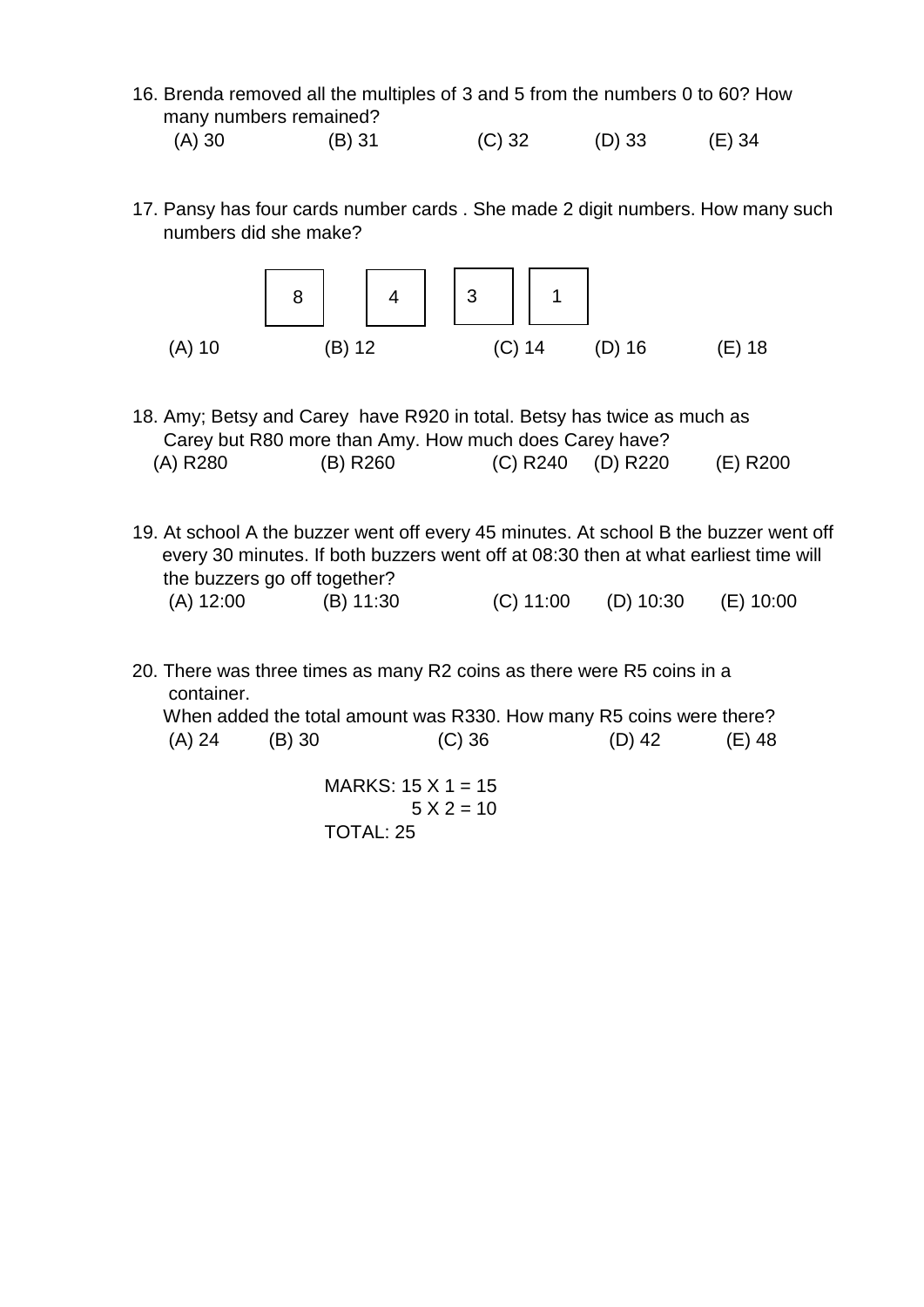

#### SOUTHERN AFRICAN PRIMARY MATHEMATICS OLYMPIAD FEMSSISA (SAPMO) GRADE FIVE ROUND ONE DATE: 29 JULY -2 AUGUST 2019 TIME: 90 MINUTES

### **INSTRUCTIONS**

- 1. This booklet has 20 multiple choice questions.
- 2. Use the answer sheet provided. Circle the letter corresponding to your answer.
- 3. All working details must be done in the space provided.
- 4. Calculators are not permitted.
- 5. Diagrams are not necessarily drawn to scale.
- 6. The first 15 problems carry one mark each and the next 5 carry 2 marks each. In order to qualify for the second round you need 7 out of 25 marks.
- 7. You have 90 minutes for the paper which works out to an average of 4,5 minutes per question.
- 8. Read the questions carefully before answering. If learners are experiencing difficulty in respect of the language then the invigilator can translate into the mother tongue.

Visit the website: www.femssisa.org.za

Return the question paper. It will be given to you after 2 August

### **ENJOY THE OLYMPIAD**



 NON PROFITCOMPANY REGISTRATION NO: 2015/050119/08



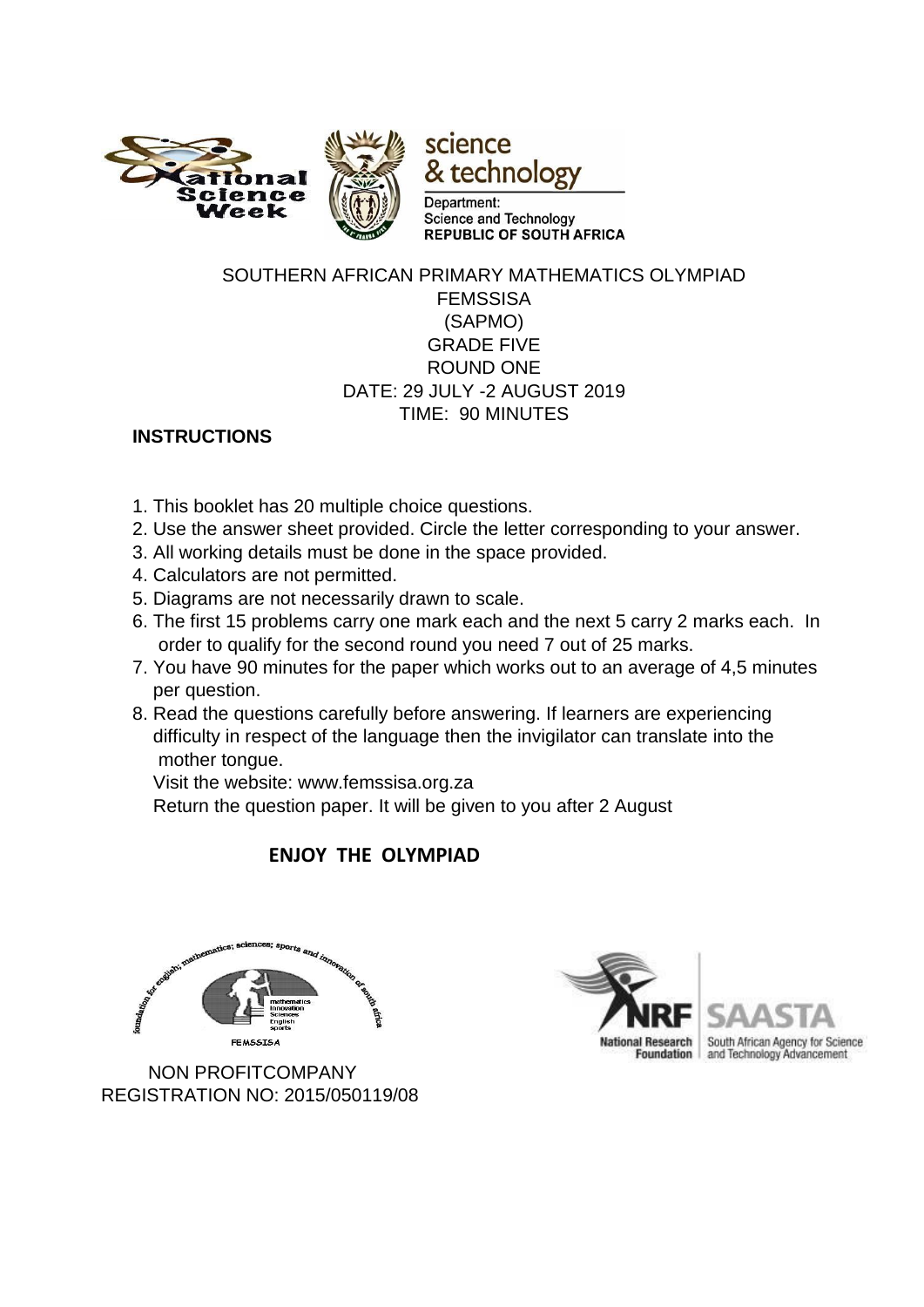### **GRADE FIVE 2019**

|                                                                                                   | 1. Evaluate: 33 - 3 x 3<br>$(A)$ 16 |                                                                         | (B) 18 (C) 20 (D) 22 (E) 24                                              |          |                                                          |  |
|---------------------------------------------------------------------------------------------------|-------------------------------------|-------------------------------------------------------------------------|--------------------------------------------------------------------------|----------|----------------------------------------------------------|--|
|                                                                                                   |                                     |                                                                         | 2, Determine   $ $ such that 4 (5x5 - $ $ $ $ ) = 48                     |          |                                                          |  |
|                                                                                                   | $(A)$ 12                            |                                                                         | (B) 13 (C) 14 (D) 15 (E) 16                                              |          |                                                          |  |
|                                                                                                   |                                     | 3. If 64 x $\boxed{\phantom{0}}$ = 52 then 16 x $\boxed{\phantom{0}}$ = |                                                                          |          |                                                          |  |
|                                                                                                   |                                     |                                                                         | (A) 13 (B) 14 (C) 15 (D) 16 (E) 17                                       |          |                                                          |  |
|                                                                                                   |                                     |                                                                         | 4. The estimation of R36,20 + R14, 60 + R 102,80 is                      |          |                                                          |  |
|                                                                                                   |                                     |                                                                         | (A) R180 (B) R160 (C) R154 (D) R150 (E) R140                             |          |                                                          |  |
|                                                                                                   | $(A)$ 56                            |                                                                         | 5. How many times can 12 be subtracted from 603?<br>$(B) 54$ $(C) 52$    | (D) 50   | $(E)$ 48                                                 |  |
|                                                                                                   | (A) 87                              | $(B)$ 88                                                                | 6. How many days are there from 21 March 2019 to 16 June 2019?<br>(C) 89 | $(D)$ 90 | $(E)$ 91                                                 |  |
| 7. If $49 \times 23 = 1127$ then what is $50 \times 23 = $                                        |                                     |                                                                         |                                                                          |          |                                                          |  |
|                                                                                                   |                                     |                                                                         | (A) 1190 (B) 1180 (C) 1170 (D) 1160 (E) 1150                             |          |                                                          |  |
| 8. How many 350 ml bottles of pure juice can be filled from 5000 ml container of<br>pure juice?   |                                     |                                                                         |                                                                          |          |                                                          |  |
|                                                                                                   | $(A) 12$ $(B) 14$                   |                                                                         | $(C) 16$ (D) 18                                                          |          | $(E)$ 20                                                 |  |
| 9. If $\frac{2}{3}$ of my coins is 240 then how many coins do I have?                             |                                     |                                                                         |                                                                          |          |                                                          |  |
|                                                                                                   |                                     |                                                                         | (A) 420 (B) 400 (C) 380 (D) 360                                          |          | (E) 340                                                  |  |
|                                                                                                   | 10. Which is the largest?           |                                                                         |                                                                          |          | (A) 3,175m (B) 3,185m (C) 3,0675m (D) 3,1705m (E) 3,175m |  |
| 11. If 15 litres of juice cost R96 then how much will 5 litres of juice cost at the<br>same rate? |                                     |                                                                         |                                                                          |          |                                                          |  |

(A) R40 (B) R36 (C) R32 (D) R28 (E) R24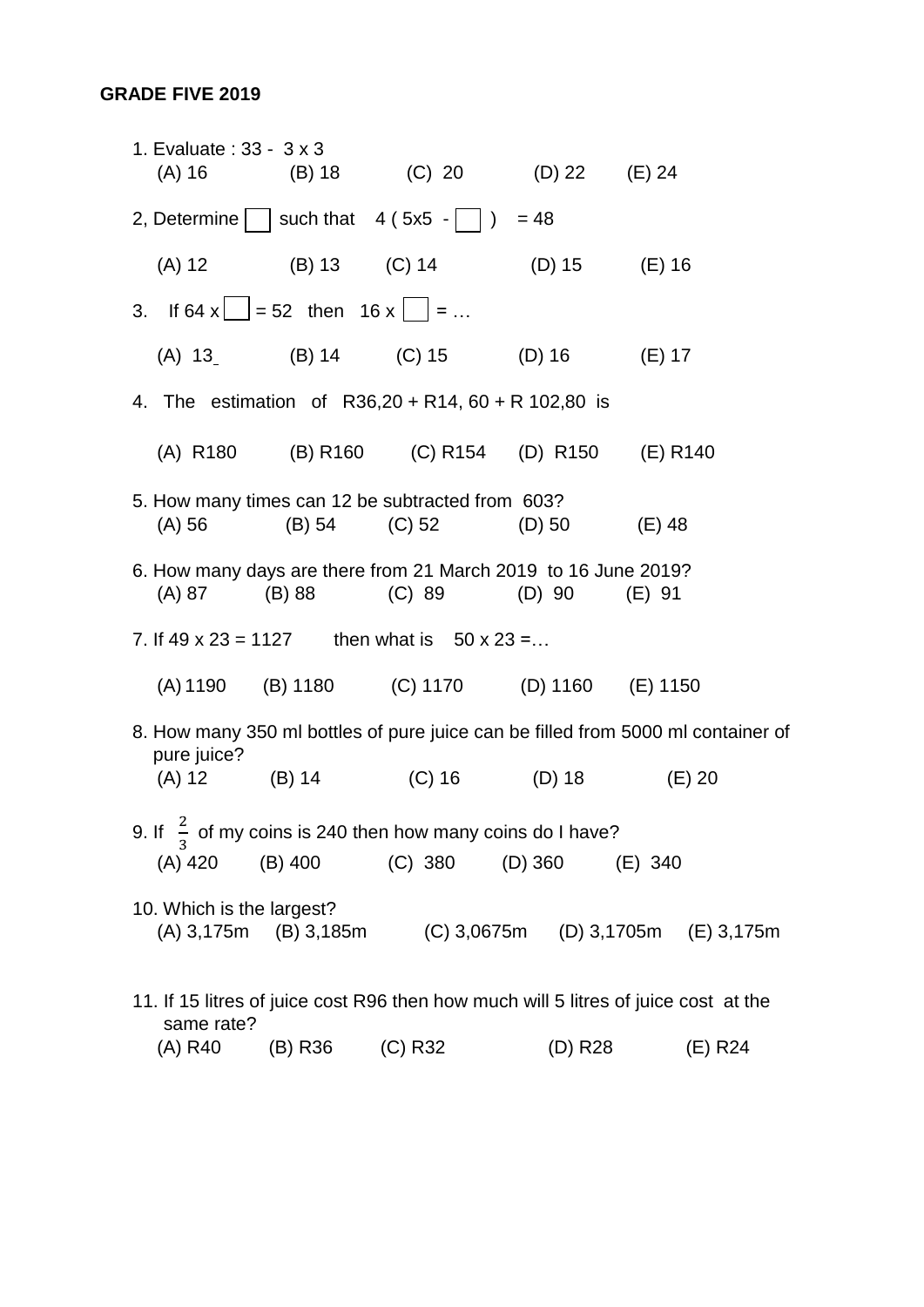|          | How many 50 cent coins were obtained?         |                                         | 12. An equal number of 50 cent and R2 coins were obtained from R360 notes.           |
|----------|-----------------------------------------------|-----------------------------------------|--------------------------------------------------------------------------------------|
|          |                                               | (A) 128 (B) 132 (C) 136 (D) 140 (E) 144 |                                                                                      |
|          | than its width then find the width in metres. |                                         | 13. A rectangular garden measures 108 m all round. If the length is 8 m longer       |
|          |                                               | $(A) 23$ (B) 24 (C) 25 (D) 26 (E) 27    |                                                                                      |
|          |                                               | $(A) 3$ (B) 5 (C) 7 (D) 9               | 14. How many 120cm lengths can you cut from timber which is 7 m in length?<br>(E) 11 |
| numbers? |                                               |                                         | 15. Study the following problem. Do you know what (*) is doing to the 2              |
|          | $3*6 = 18$ $3*8 = 22$ $4*6 = 20$              |                                         |                                                                                      |
|          |                                               |                                         | After you have discovered what $(*)$ is doing then find the answer to $(4*5)*6$      |

16. Alvin had a secret number. 12 was subtracted from the number. The result was halved to give 14. What was Alvin's secret number?

|  | (A)`52 | (B) 48 | $(C)$ 44 | $(D)$ 40 | $(E)$ 36 |
|--|--------|--------|----------|----------|----------|
|--|--------|--------|----------|----------|----------|

(A) 56 (B) 52 (C) 48 (D) 44 (E) 40

17. ABCD is a square field with poles placed 5m apart. There were 40 poles all round. Find the perimeter in metres of the field. (distance all round) (A) 120 (B) 140 (C) 160 (D) 180 (E) 200

18. Find the sum of the digits of the product. 1111 x 1111 (A) 16 (B) 17 (C) 18 (D) 19 (E) 20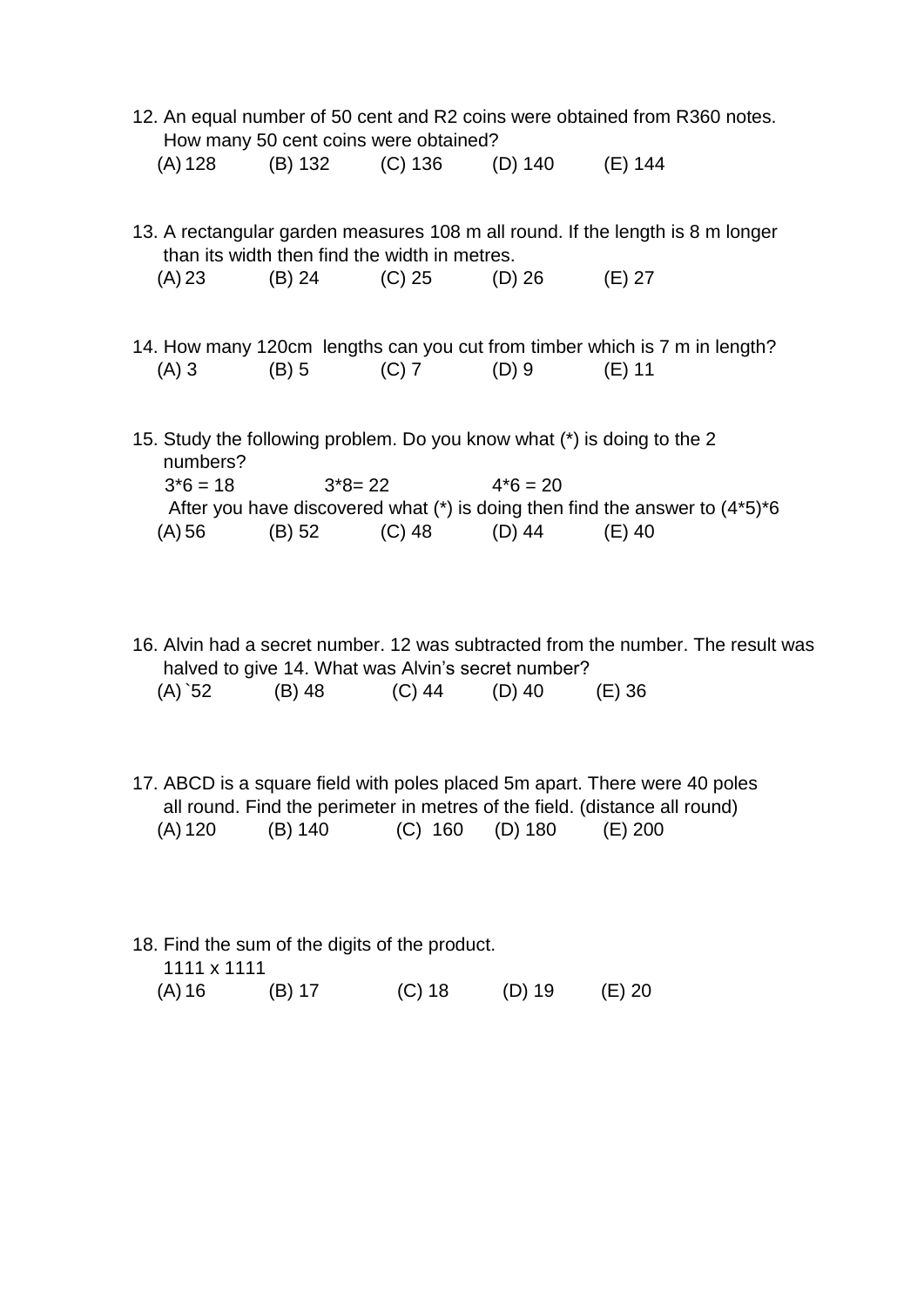19. Princess was given a  $\frac{1}{5}$  of the price as a discount. She paid R400. What was the initial price of the article? (A) R480 (B) R500 (C) R520 (D) R560 (E) R600

20. Red and white beads totalling 60 are arranged as follows:- W R WW R WWW R WWWW R WWWW R .... How many are white beads? (A) 54 (B) 53 (C) 52 (D) 51 (E) 50

> MARKS:  $15 \times 1 = 15$  $5 X 2 = 10$ TOTAL: 25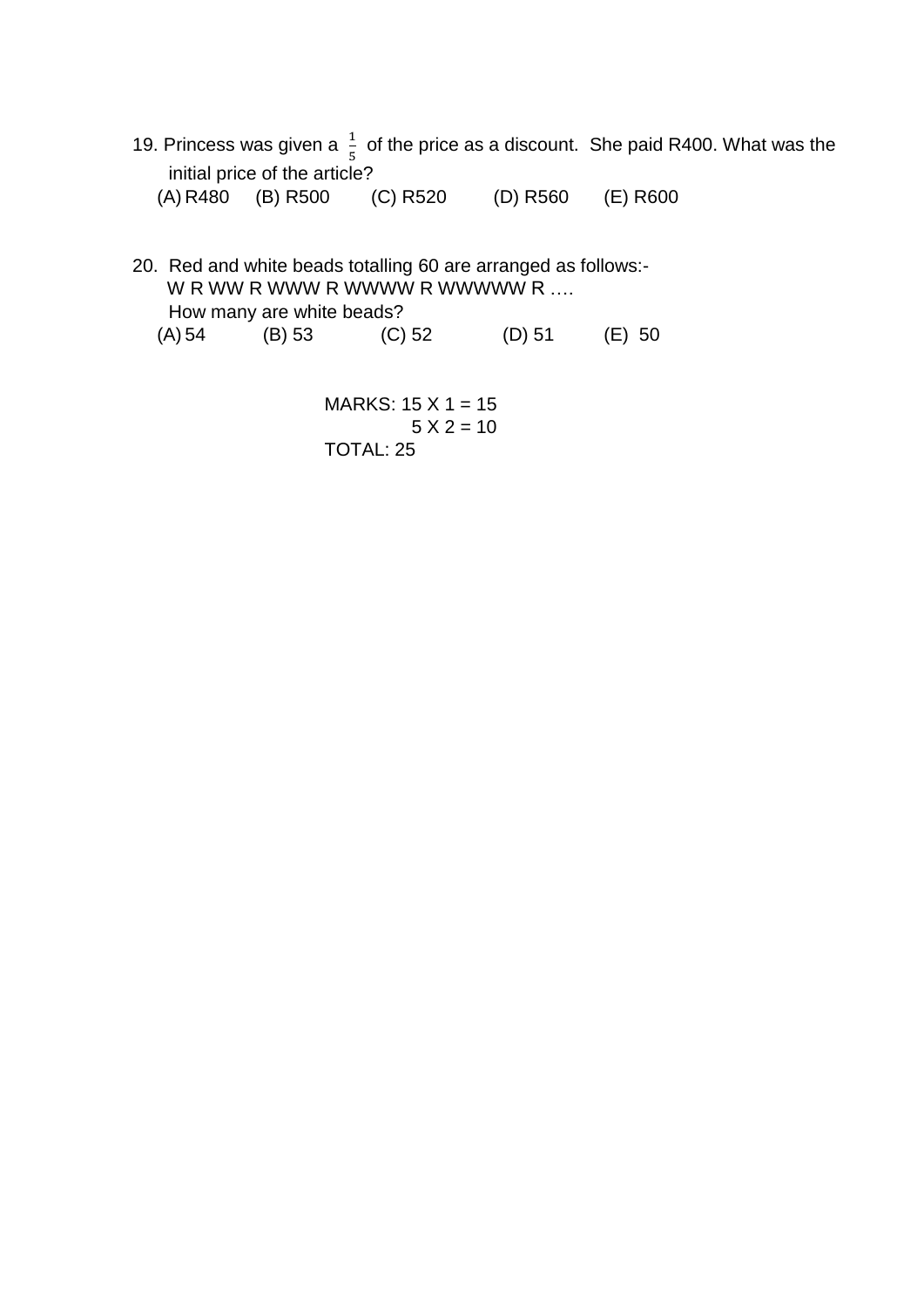

#### **SOUTHERN AFRICAN PRIMARY MATHEMATICS OLYMPIAD FEMSSISA (SAPMO) GRADE SIX ROUND ONE DATE: 29 JULY -2 AUGUST 2019 TIME: 90 MINUTES**

### **INSTRUCTIONS**

- 1. This booklet has 20 multiple choice questions.
- 2. Use the answer sheet provided. Circle the letter corresponding to your answer.
- 3. All working details must be done in the space provided.
- 4. Calculators are not permitted.
- 5. Diagrams are not necessarily drawn to scale.
- 6. The first 15 problems carry one mark each and the next 5 carry 2 marks each. In order to qualify for the second round you need 7 out of 25 marks.
- 7. You have 90 minutes for the paper which works out to an average of 4,5 minutes per question.
- 8. Read the questions carefully before answering. If learners are experiencing difficulty in respect of the language then the invigilator can translate into the mother tongue.

Visit the website: www.femssisa.org.za

Return the question paper. It will be given to you after 2 August

# **ENJOY THE OLYMPIAD**



 **NON PROFIT COMPANY REGISTRATION NO: 2015/050119/08** 



South African Agency for Science and Technology Advancement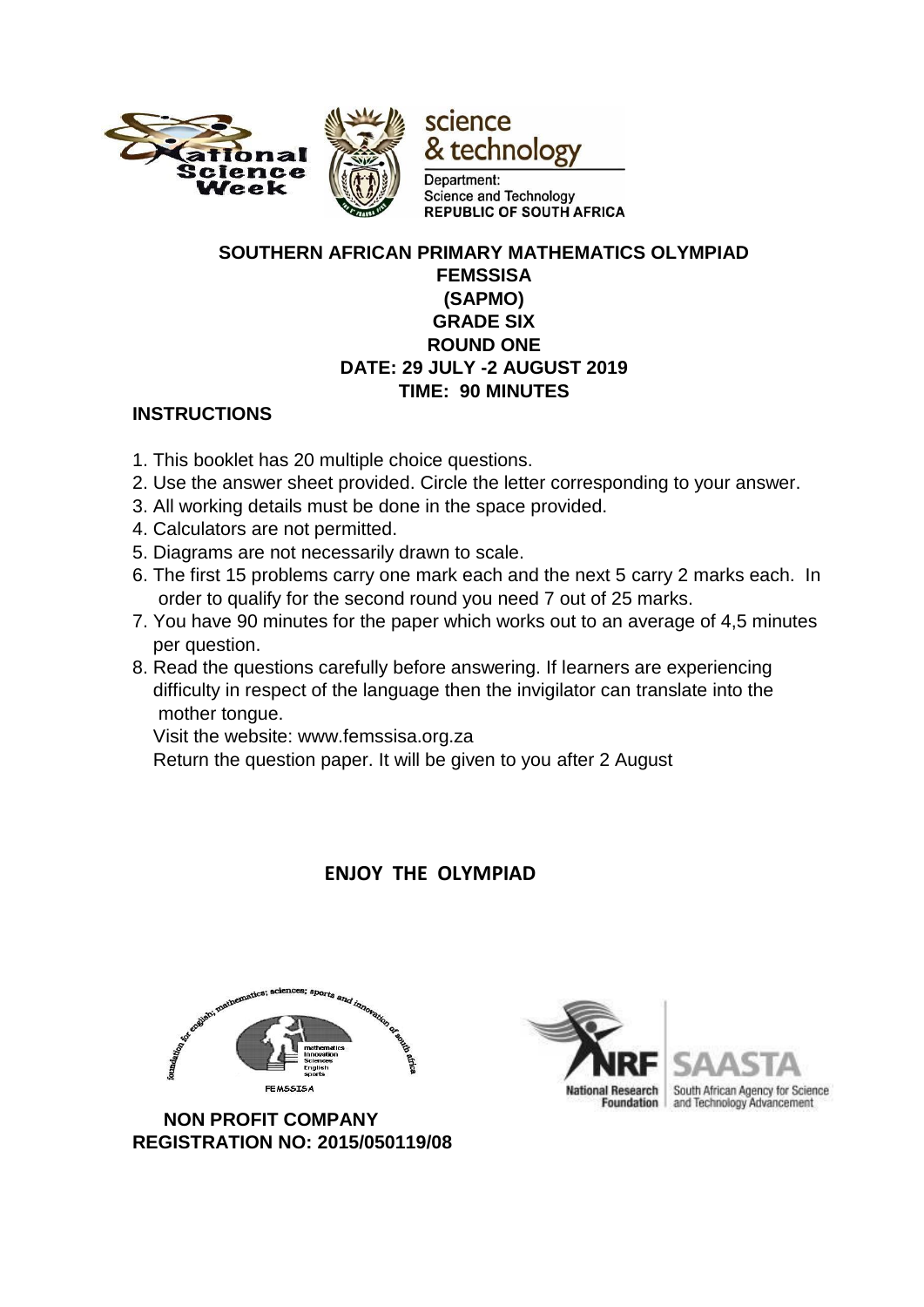#### **GRADE SIX 2019**

1. Evaluate :  $3 - \frac{1}{2}$  $\frac{1}{4} \times 8$  $(A) 5$  (B) 4 (C) 3 (D) 2 (E) 1 2. What is (11  $\div$  6) correct to 2 decimal digits? (A) 1.83 (B) 1.73 (C) 1.63 (D) 1.87 (E) 1.77 3. If  $8n + 4 = 36$  then  $n = ...$  $(A) 2$  (B) 3 (C) 4 (D) 5 (E) 6 4. Evaluate 201 x 200 - 200 x 200 (A) 201 (B) 200 (C) 199 (D) 198 (E) 197 5. What is the best estimate of 400 g of cocoa at R69.95 per kg? (A) R26 (B) R27 (C) R28 (D) R29 (E) R30 6. In the following addition problem find A x B x C B C A B C A B C 9 1 7 (A) 208 (B) 108 (C) 96 (D) 81` (E) 72 7. A vendor sold 40kg of tomatoes.. After selling  $\frac{5}{8}$  of the remainder vendor had 90 kg of tomatoes left. How many kg of tomatoes did the vendor start with? (A) 210 (B) 240 (C) 260 (D) 280 (E) 300 8. Desiree beat the 400 metres record which was 54.2 seconds by 1.9seconds. What was Desiree's time in seconds? (A) 52.3 (B) 56.1 (C) 57.1 (D) 53.3 (E) 52.3 9. The actual distance between Ridgewood and Highwood is 720km. The map distance is 30cm. If the map distance between Ridgewood and Candlewood is 18cm then determine the actual distance between the two towns in km. (A) 216 (B) 336 (C) 384 (D) 432 (E) 480 10.When the 5 digit number 502m3 is divided by 9 the remainder is 3. The value of m is ...  $(A) 6$  (B) 5 (C) 4 (D) 3 (E) 2 11. Determine the fraction x such that  $\frac{1}{2}$  is midway between x and  $\frac{2}{3}$ 3 (A)  $\frac{1}{6}$  (B)  $\frac{1}{3}$  (C)  $\frac{1}{4}$  (D)  $\frac{1}{7}$  (E)  $\frac{1}{8}$ 12. If  $\frac{3}{4}$  of the discs is 240 then find  $\frac{1}{8}$  of the discs. (A) 20 (B) 30 (C) 40 (D) 60 (E) 80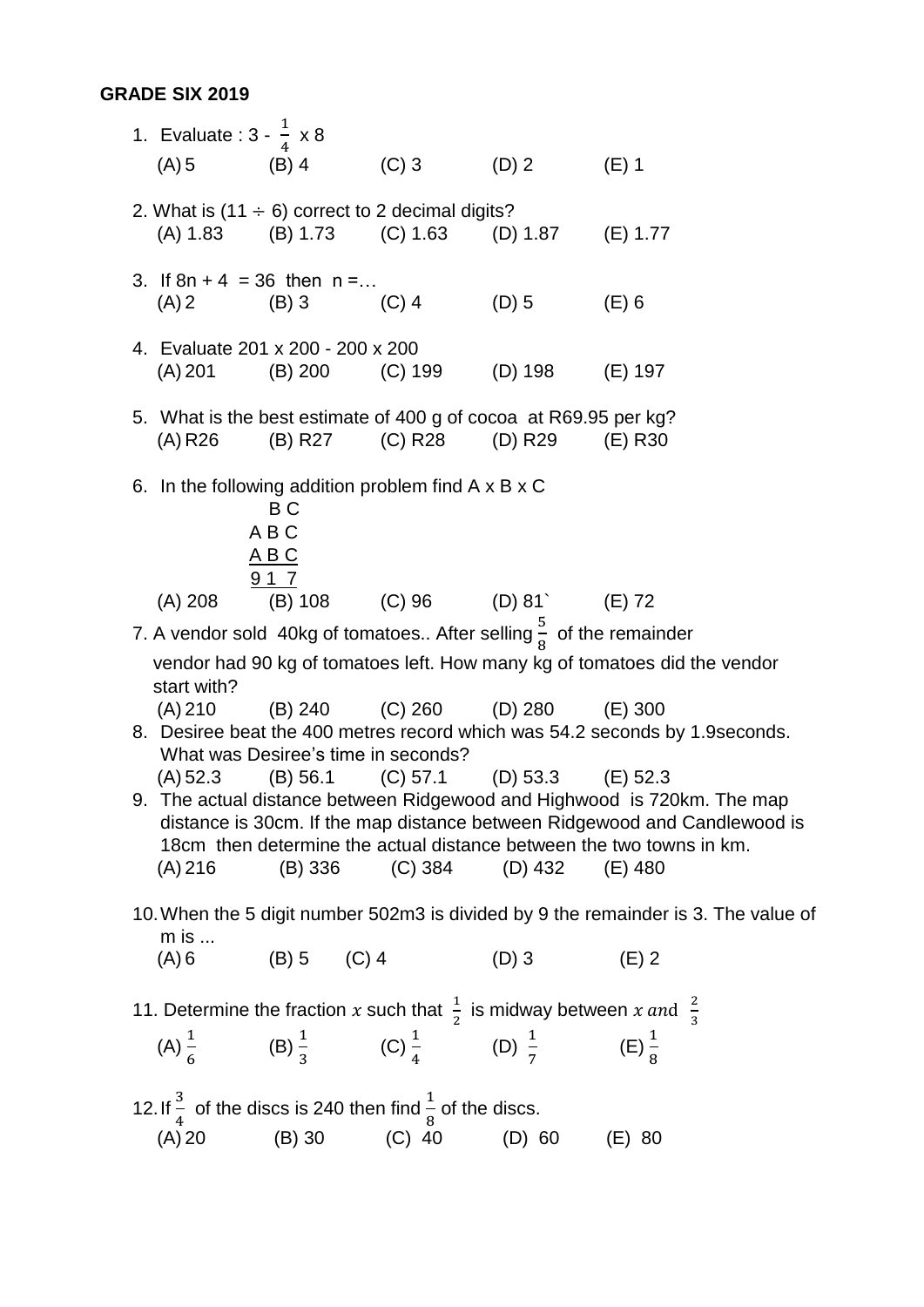13.If the perimeter of the following figure is 250m then find the value of 'p' in 'm'

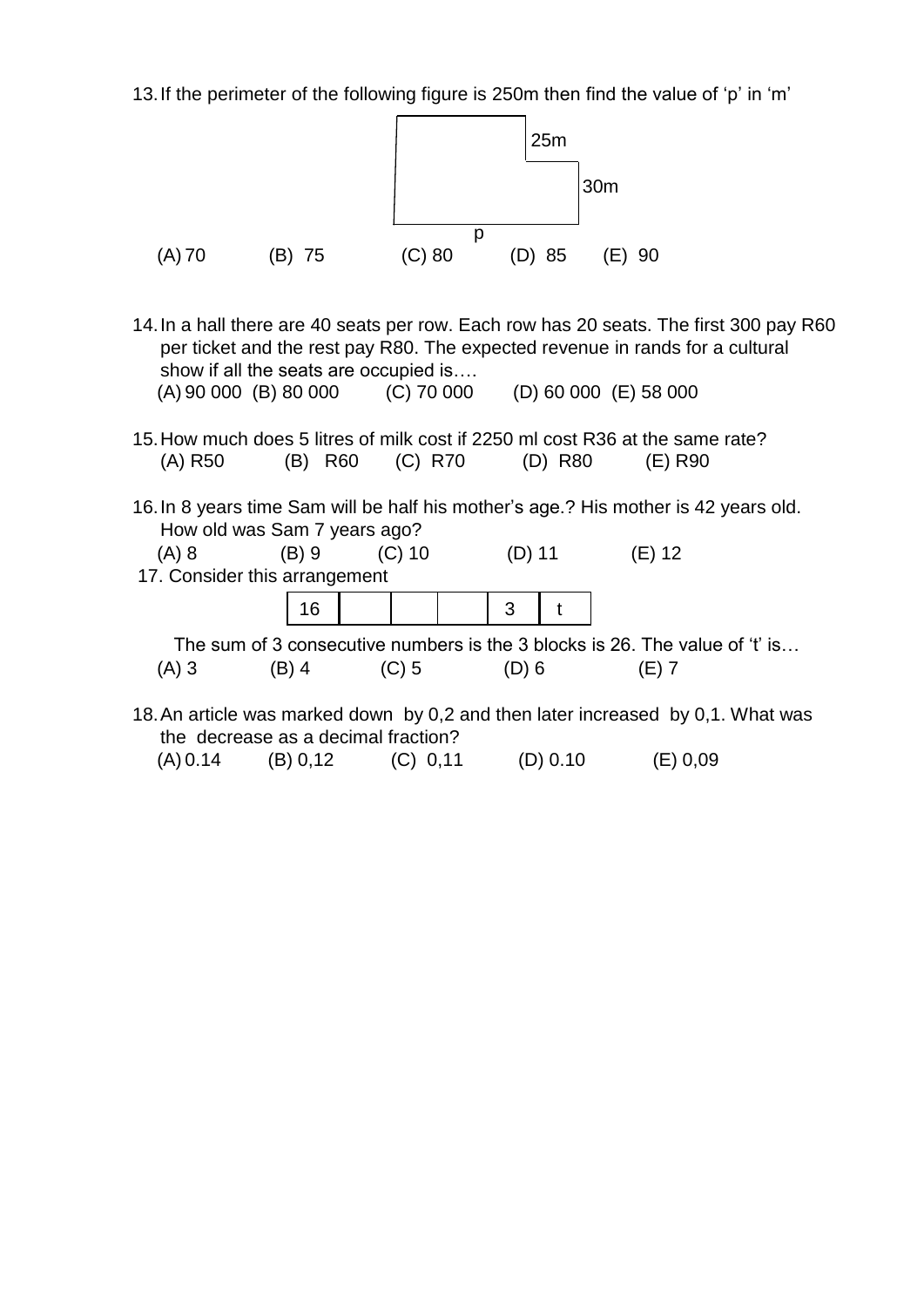19.100 natural numbers were arranged from 21 to 120. Every 3<sup>rd</sup> number was struck off starting with 21. Every 5<sup>th</sup> number was struck off. How many numbers remained? (A) 48 (B) 50 (C) 53 (D) 54 (E) 55

20.In the set of 20 natural numbers from 1 to 20 the sum of two numbers is found such that it is divisible by 9. How many such combinations are there? ( A) 12 (B) 13 (C) 14 (D) 15 (E) 16

> MARKS:  $15 \times 1 = 15$  $5 X 2 = 10$ TOTAL : 25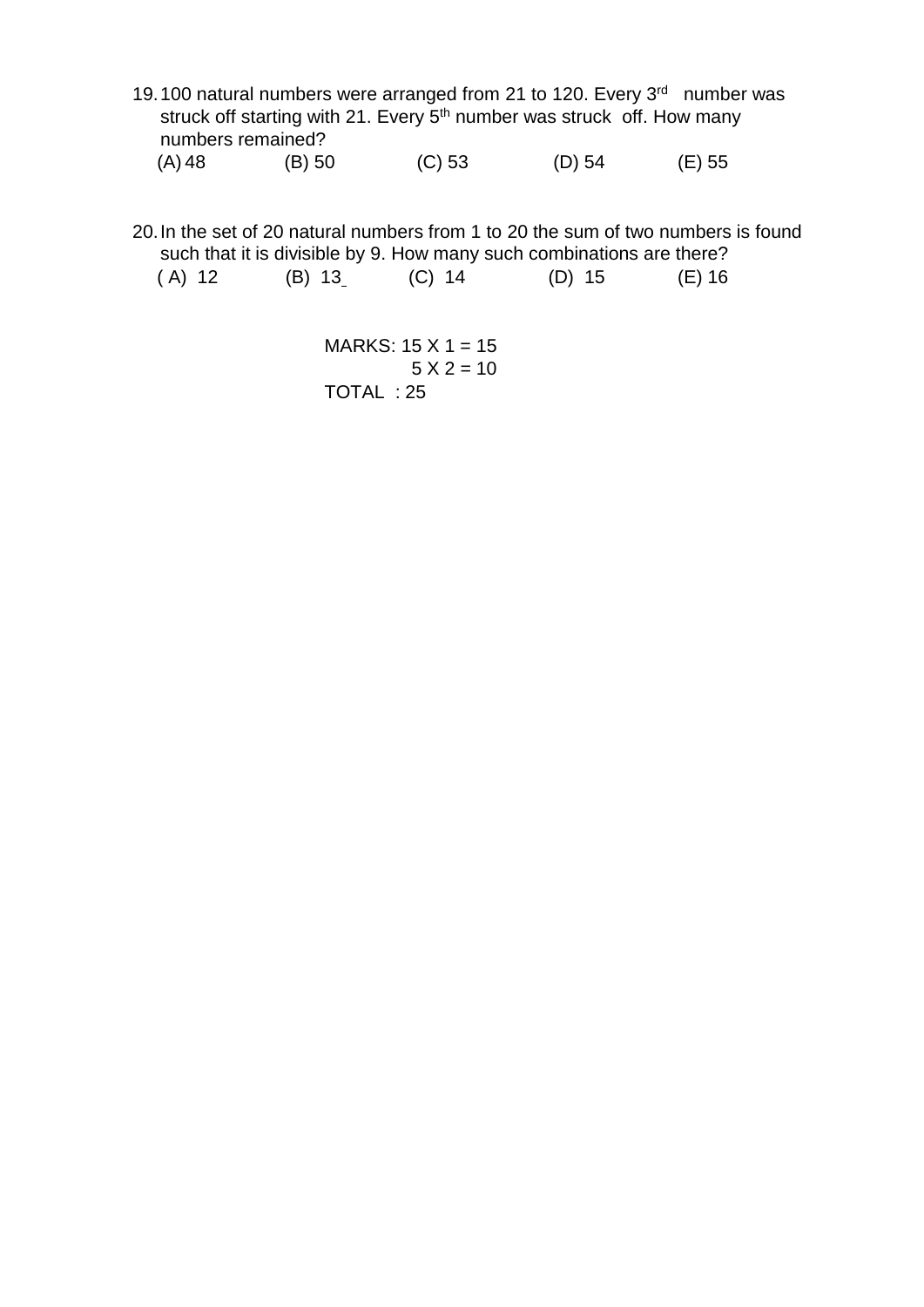

#### **SOUTHERN AFRICAN PRIMARY MATHEMATICS OLYMPIAD FEMSSISA (SAPMO) GRADE SEVEN ROUND ONE DATE: 29 JULY - 2 AUGUST 2019 TIME: 90 MINUTES**

### **INSTRUCTIONS**:

- 1. This booklet has 20 multiple choice questions.
- 2. Use the answer sheet provided. Circle the letter corresponding to your answer.
- 3. All working details must be done in the space provided.
- 4. Calculators are not permitted.
- 5. Diagrams are not necessarily drawn to scale.
- 6. The first 15 problems carry one mark each and the next 5 carry 2 marks each. In order to qualify for the second round you need 7 out of 25 marks.
- 7. You have 90 minutes for the paper which works out to an average of 4,5 minutes per question.
- 8. Read the questions carefully before answering. If learners are experiencing difficulty in respect of the language then the invigilator can translate into the mother tongue.

Visit the website: www.femssisa.org.za

Return the question paper. It will be given to you after 2 August

 **ENJOY THE OLYMPIAD** 







South African Agency for Science **Foundation** and Technology Advancement

 **NON PROFIT COMPANY REGISTRATION NO: 2015/050119/08**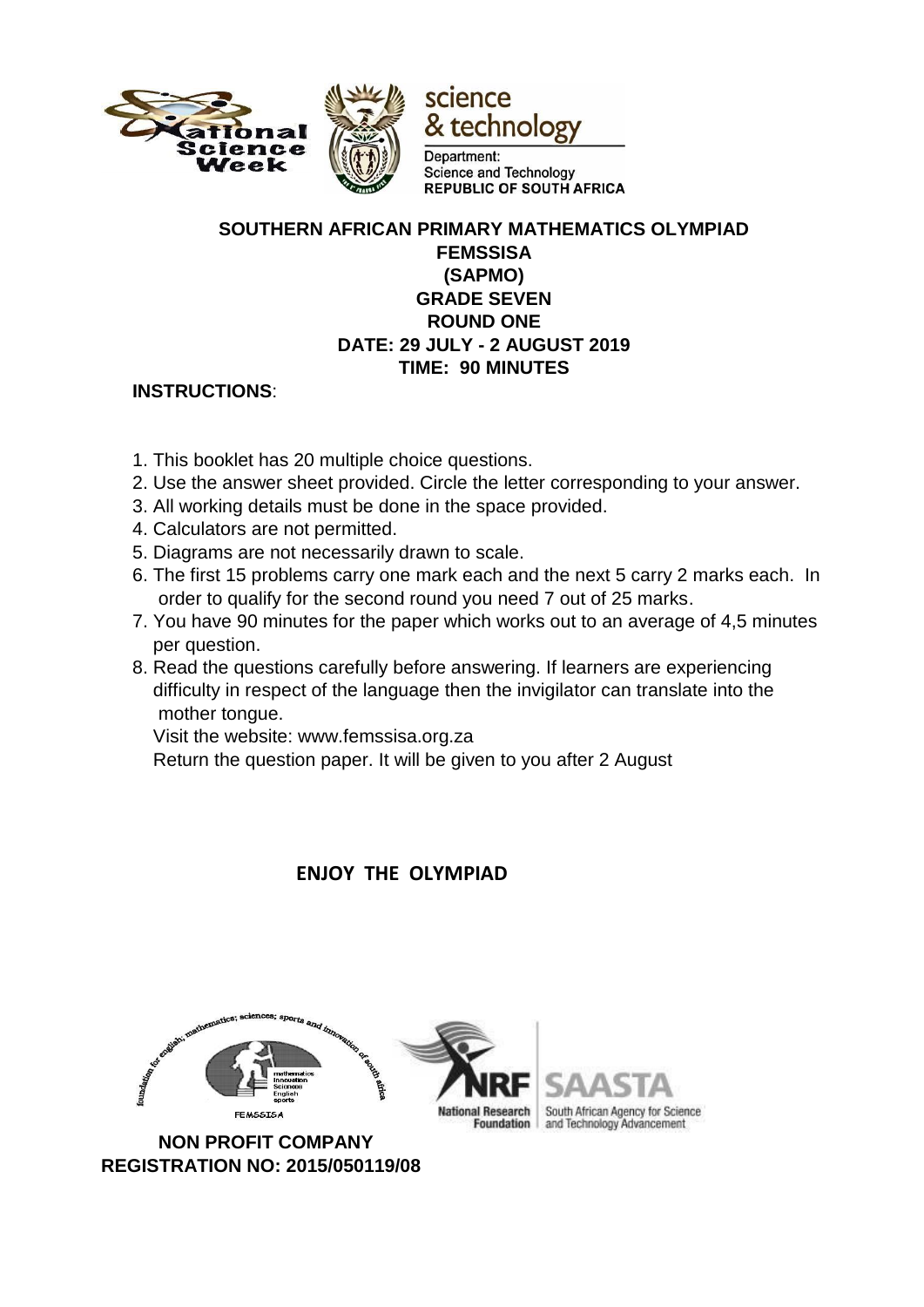# **GRADE SEVEN 2019**

| 1. Evaluate 20-(2+2)x2                              |                                                              |                       | (A) 8 (B) 9 (C) 10 (D) 11 (E) 12                                       |                                                                                                                                                                                                                     |
|-----------------------------------------------------|--------------------------------------------------------------|-----------------------|------------------------------------------------------------------------|---------------------------------------------------------------------------------------------------------------------------------------------------------------------------------------------------------------------|
| Write down the value of                             |                                                              |                       |                                                                        |                                                                                                                                                                                                                     |
| 2.2.2 $\times$ 0.3 $\times$ 0.2                     |                                                              |                       |                                                                        |                                                                                                                                                                                                                     |
|                                                     |                                                              |                       | (A) 1.132 (B) 0.132 (C) 0.0132 (D) 2.132 (E) 3.132                     |                                                                                                                                                                                                                     |
|                                                     | 3. Find the value of $\frac{7}{12}(24-\frac{6}{7})$          |                       |                                                                        |                                                                                                                                                                                                                     |
|                                                     |                                                              |                       | (A) $\frac{31}{2}$ (B) $\frac{29}{2}$ (C) $\frac{27}{2}$ (D) 14 (E) 15 |                                                                                                                                                                                                                     |
| 4. Find the value of:                               | 222 x 112 - 110 x 222 - 222                                  |                       |                                                                        |                                                                                                                                                                                                                     |
|                                                     |                                                              |                       | (A) 220 (B) 222 (C) 224 (D) 226 (E) 228                                |                                                                                                                                                                                                                     |
|                                                     |                                                              |                       |                                                                        | 5. Mark missed the 1500 metres school record by 3.8 seconds. What is the record                                                                                                                                     |
|                                                     |                                                              |                       | in seconds if the Mark's time was 4min 33 seconds?                     |                                                                                                                                                                                                                     |
|                                                     |                                                              |                       | (A) 4min 36.8sec (B) 4min 30.2sec (C) 4min 30.8sec                     |                                                                                                                                                                                                                     |
|                                                     | (D) 4min 29.2sec (E) 4min 29.8sec                            |                       |                                                                        |                                                                                                                                                                                                                     |
| <b>BBB</b><br>$-B C$<br>498                         | 6. In the following subtraction problem find $B \times C$ if |                       |                                                                        |                                                                                                                                                                                                                     |
|                                                     |                                                              |                       | (A) 35 (B) 42 (C) 56 (D) 63 (E) 72                                     |                                                                                                                                                                                                                     |
|                                                     |                                                              |                       |                                                                        |                                                                                                                                                                                                                     |
|                                                     |                                                              |                       |                                                                        | 7. If $\frac{4}{9}$ of the of the houses built is 1200 then find $\frac{2}{3}$ of the houses built.                                                                                                                 |
|                                                     |                                                              |                       | (A) 1400 (B) 1500 (C) 1600 (D) 1700 (E) 1800                           |                                                                                                                                                                                                                     |
| in cm is $\ldots$                                   |                                                              |                       |                                                                        | 8 The actual distance between Falon and Seaview is 750km. The map<br>distance between Falon and Seaview is 30cm. The actual distance between<br>Seaview and Ridge is 400km The map distance between these two towns |
|                                                     | $(A) 24$ $(B) 22$                                            | $(C)$ 20              | (D) 18                                                                 | $(E)$ 16                                                                                                                                                                                                            |
|                                                     | 9 This is a Fibonacci type sequence                          |                       |                                                                        |                                                                                                                                                                                                                     |
|                                                     | 6; 6; 12; 18;30;                                             |                       |                                                                        |                                                                                                                                                                                                                     |
|                                                     | Which term is equal to 204?                                  |                       |                                                                        |                                                                                                                                                                                                                     |
| $(A)$ 7 <sup>th</sup>                               | $(B) 8^{th}$                                                 | $(C)$ 9 <sup>th</sup> | (D) $10^{\text{th}}$                                                   | $(E) 11^{th}$                                                                                                                                                                                                       |
| 10. If $\frac{3}{8} + \frac{n}{12} = \frac{19}{24}$ | then the value of 'n' is                                     |                       |                                                                        |                                                                                                                                                                                                                     |
|                                                     |                                                              |                       |                                                                        |                                                                                                                                                                                                                     |
| $(A)$ 8                                             | $(B)$ 7                                                      | $(C)$ 6               | $(D)$ 5                                                                | $(E)$ 3                                                                                                                                                                                                             |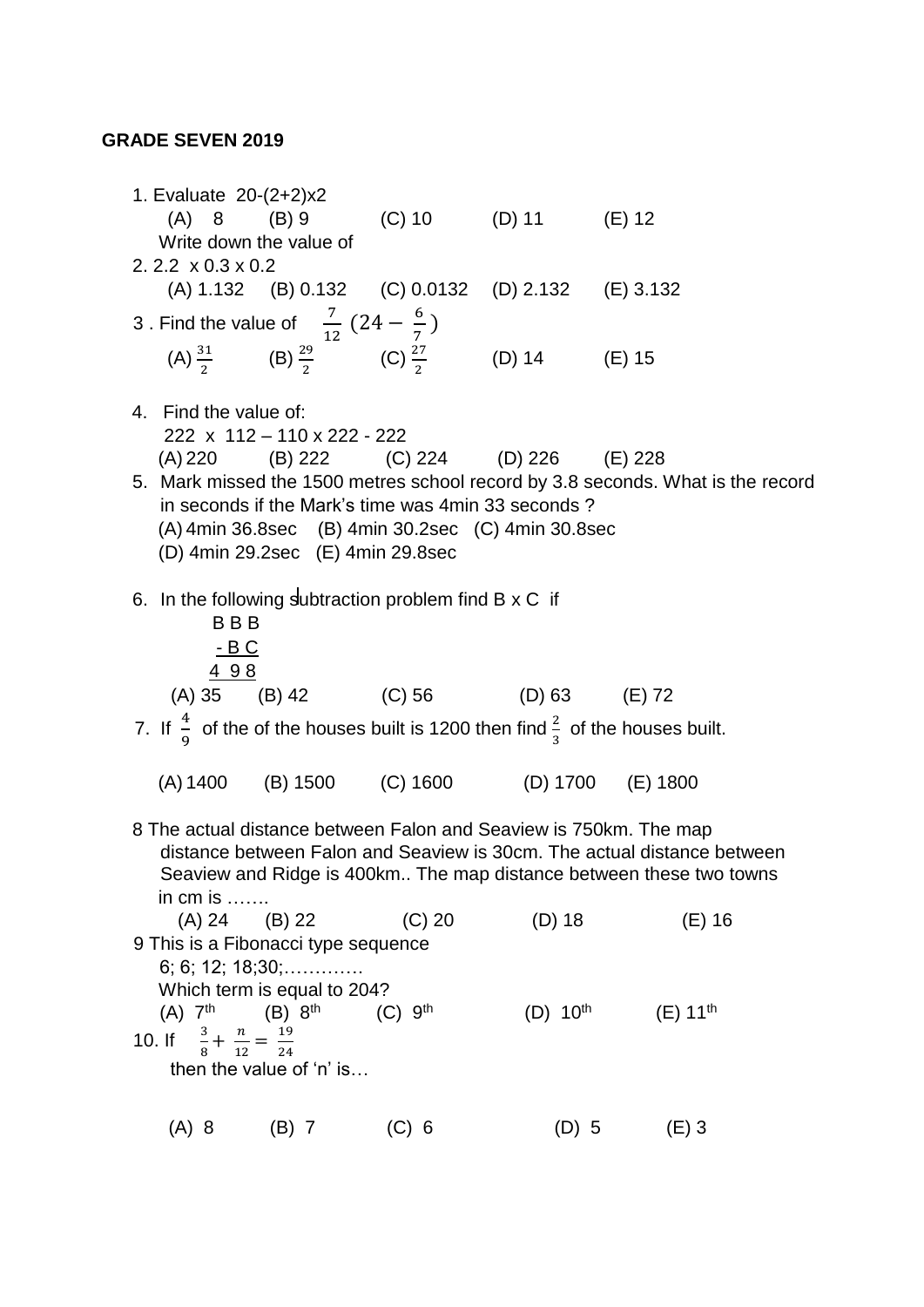11. When 515 is added to p the number is divisible by 36. What is the smallest positive value p can have?

(A) 24 (B) 25 (C) 26 (D) 27 (E) 28

12. If the sum of the 5 consecutive days starting from Wednesday of the month is 75 then give the date of the third Tuesday of that month. E) 19<sup>th</sup>

| $(A)$ 23rd | $(B)$ 22 <sup>nd</sup> | $(C)$ 21 <sup>st</sup> | $(D)$ 20 <sup>th</sup> | ( |
|------------|------------------------|------------------------|------------------------|---|
|            |                        |                        |                        |   |

13. The cost of walling this lawn ABCDGE at R180 per metre amounted to R36000 If  $AB = 36$  metres and  $BC = 40$  metres then give the measurement of GE in metres.



- 14. 252 apples and 224 pears were shared equally among all the learners present. What is the largest number of learners that could have been present? (A) 32 (B) 30 (C) 28 (D) 26 (E) 24
- 15. Mandy had  $\frac{2}{3}$  as much money as Pearl. After each spent an equal amount Mandy had R200 of her money left whilst Pearl had  $\frac{2}{3}$  left. How much did each one spend? (A) R180 (B) R200 (C) R220 (D) R240 (E) R260
- 16. The number of two-rand coins I need to pay for a purchase is R12 less than twice the number of five-rand coins I need to pay for the same purchase. What is the cost of the purchase?

(A) R60 (B) R70 (C) R80 (D) R90 (E)R100

 17 .A;B and C are the digits of the 3 digit number ABC The sum of A and C equals 7. The product of A and B equals 32 The sum of B and C equals 11.

 $A \times B \times C = \dots$ (A) 84 (B) 96 (C) 108 (D) 120 (E) 132